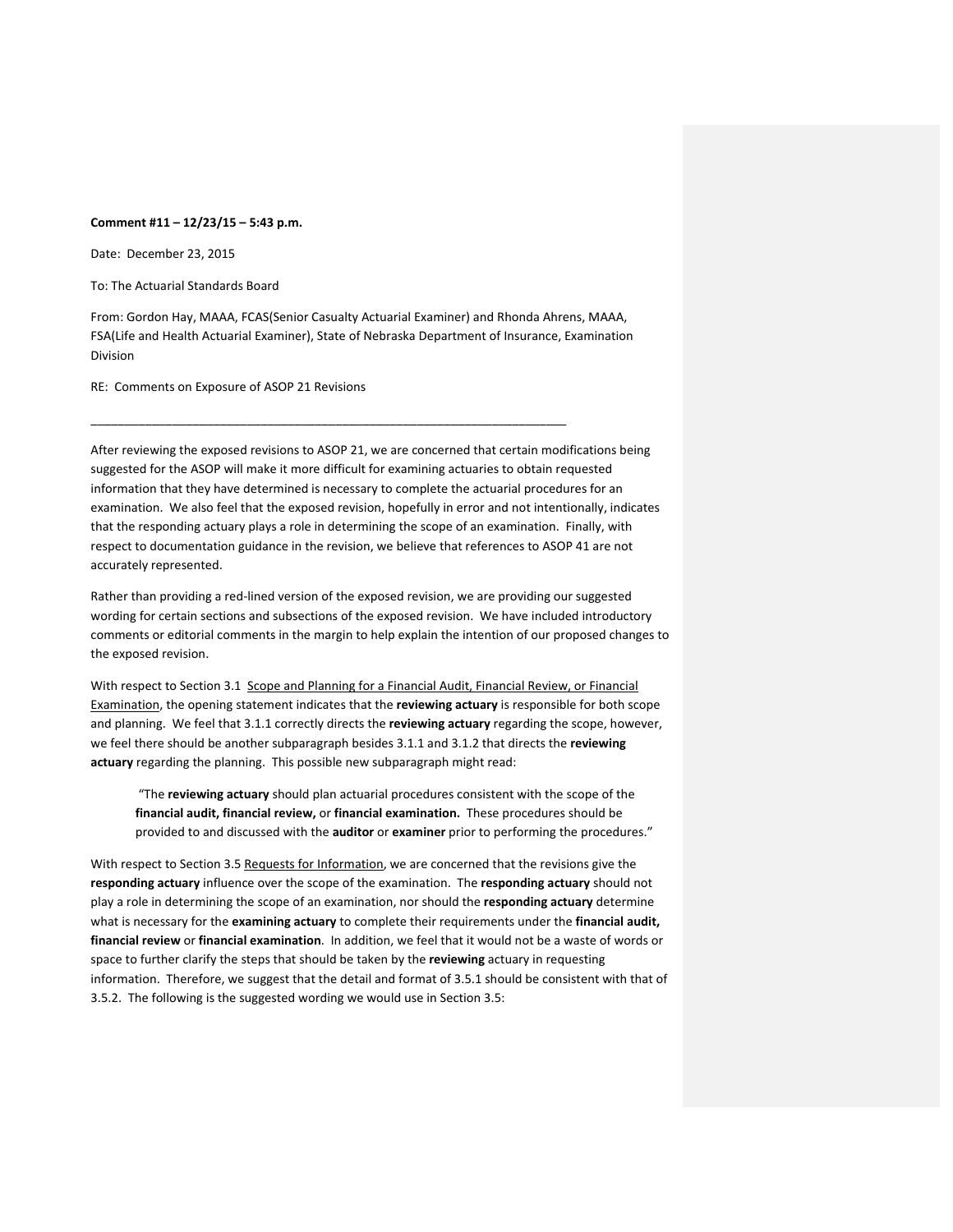"3.5 Requests for Information – The **reviewing actuary** and the **responding actuary** should cooperate in the compilation of the information requested to complete the **financial audit, financial review** or **financial examination**. Information requests may be made to the **responding actuary** by the **auditor** or any **examiner**, including the **reviewing actuary**.

3.5.1 Information Request Communication – In requesting information necessary to complete the **financial audit, financial review** or **financial examination,** the **reviewing actuary** should:

- a. Determine the minimum amount of information that is needed by the **reviewing actuary** in order to perform the actuarial procedures. The **reviewing actuary** should consider whether all of the information being requested is within the scope of the **financial audit, financial review,** or **financial examination;**
- b. Communicate the information request in writing to the **reviewing actuary**, either directly or through another **examiner;**
- c. Include the time frame within which the information is expected in order to complete the actuarial procedures according to any target completion dates for the **financial audit, financial review** or **financial examination**;
- d. Work with the **responding actuary** to determine whether the requested information can be made available in the desired time frame or whether there are conflicts that can be worked around so the appropriate information will be received;
- e. Work with the **responding actuary** to determine whether suggestions for alternative information would meet the needs of the **reviewing actuary.**

3.5.2 Responding to Requests for Information – In responding to requests for information, the **responding actuary** should be appropriately responsive to the auditor's or examiner's reasonable requests for other relevant information such as data, analyses, and sample calculations. In responding to the requestor, the **responding actuary** should:

- a. Consider the extent to which the information requested is readily available;
- b. Consider whether, if the information requested is not readily available, what other information is available or reasonably can be produced within the requested timeframe to meet the requestor's needs;
- c. Work with the requestor to determine whether the requested information can be made available in the desired time frame or whether there are conflicts that can be worked around so the appropriate information will be provided in time for the **reviewing actuary** to complete examination procedures according to any target completion dates for the **financial audit, financial review** or **financial examination;**

**Comment [RA1]:** Maintain the language from 3.1 of the current ASOP

**Comment [RA2]:** Leave out 3.5.2.c. from the revision that states the responding actuary should consider "whether the information requested is within scope of the audit, review, or examination. Instead, focus on working with the reviewing actuary or requestor to determine whether there is something different or better they could provide to help with the examination.